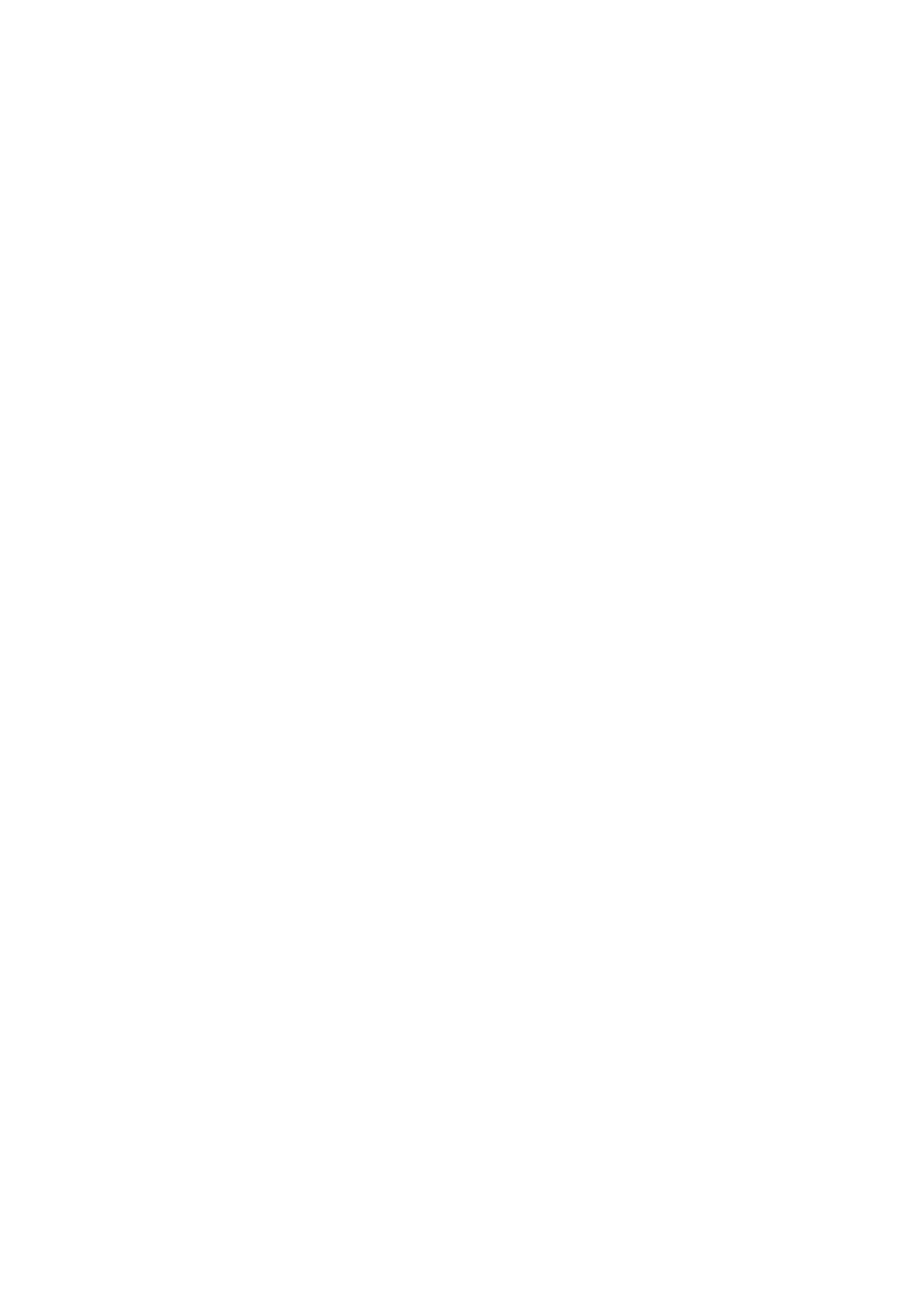

Ellan Vannin

# **CUSTOMS AND EXCISE A CT 1993**

# **Index**

| <b>Section</b>                     |                                                                         | Page |
|------------------------------------|-------------------------------------------------------------------------|------|
| 1                                  | Application to the Island of certain enactments relating to customs and |      |
|                                    |                                                                         |      |
| 2                                  |                                                                         |      |
| 3                                  |                                                                         |      |
| 3A                                 |                                                                         |      |
| 4                                  |                                                                         |      |
| 5                                  |                                                                         |      |
| <b>SCHEDULE 1</b>                  |                                                                         | 11   |
| <b>AMENDMENT OF ENACTMENTS</b>     |                                                                         | 11   |
| <b>SCHEDULE 2</b>                  |                                                                         | 11   |
| <b>REPEALS</b>                     |                                                                         | 11   |
|                                    | <b>ENDNOTES</b>                                                         | 13   |
| <b>TABLE OF ENDNOTE REFERENCES</b> |                                                                         | 13   |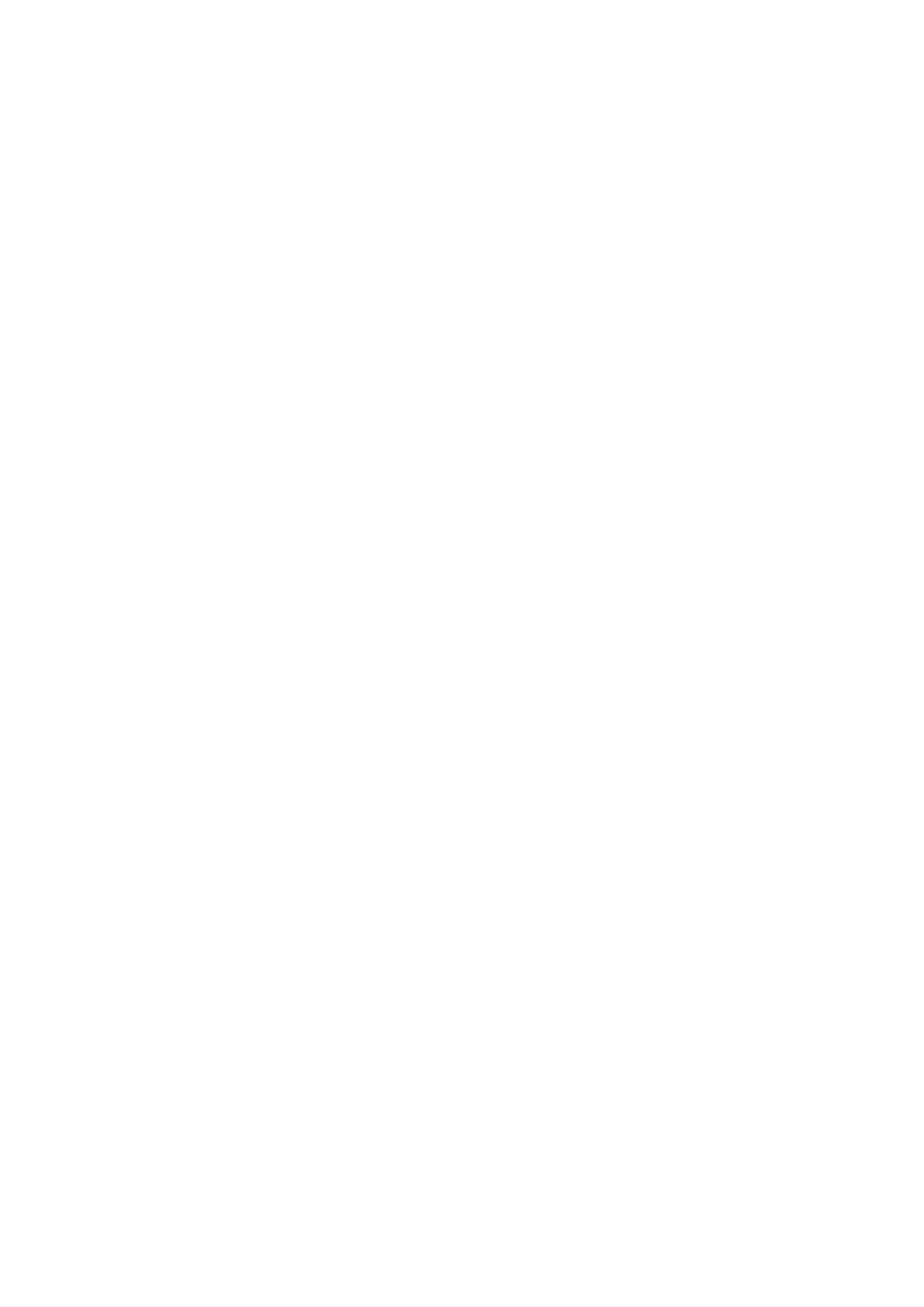

Ellan Vannin

## **CUSTOMS AND EXCISE A CT 1993**

| Received Royal Assent: | 18 May 1993   |
|------------------------|---------------|
| Passed:                | 18 May 1993   |
| Commenced:             | 1 August 1993 |

**AN ACT** to consolidate with simplifications and amendments certain enactments relating to customs and excise etc; and for connected purposes.

#### <span id="page-4-0"></span>**1 Application to the Island of certain enactments relating to customs and excise etc**

[1975/26/1,2 and Sch]

- (1) The Treasury may by order apply to the Island as part of the law of the Island, subject to such exceptions, modifications and adaptations as may be specified in the order, any provision of the instruments to which this section applies.
- (2) An order under this section may modify any enactment (other than an enactment in this Act), including any retained EU law, which is inconsistent with, or is unnecessary or requires modification in consequence of —
	- (a) any instrument applied to the Island by the order;
	- (b) the order.**<sup>1</sup>**
- (2A) An order under this section may make any provision that could be made by an Act of Tynwald.**<sup>2</sup>**
- (3) This section applies to the following instruments
	- (a) "the Customs and Excise Acts 1979" as defined in section 1(1) of the Customs and Excise Management Act 1979 (an Act of Parliament);
	- (aa) the Export Control Act 2002 (an Act of Parliament), as amended from time to time; **3**
	- (ab) any UK legislation imposing and regulating a duty of customs by reference to the importation or exportation of goods into or from the United Kingdom and making any other provision in relation to any duty of customs, excise duty and value added tax in connection with the withdrawal of the United Kingdom from the EU;**4**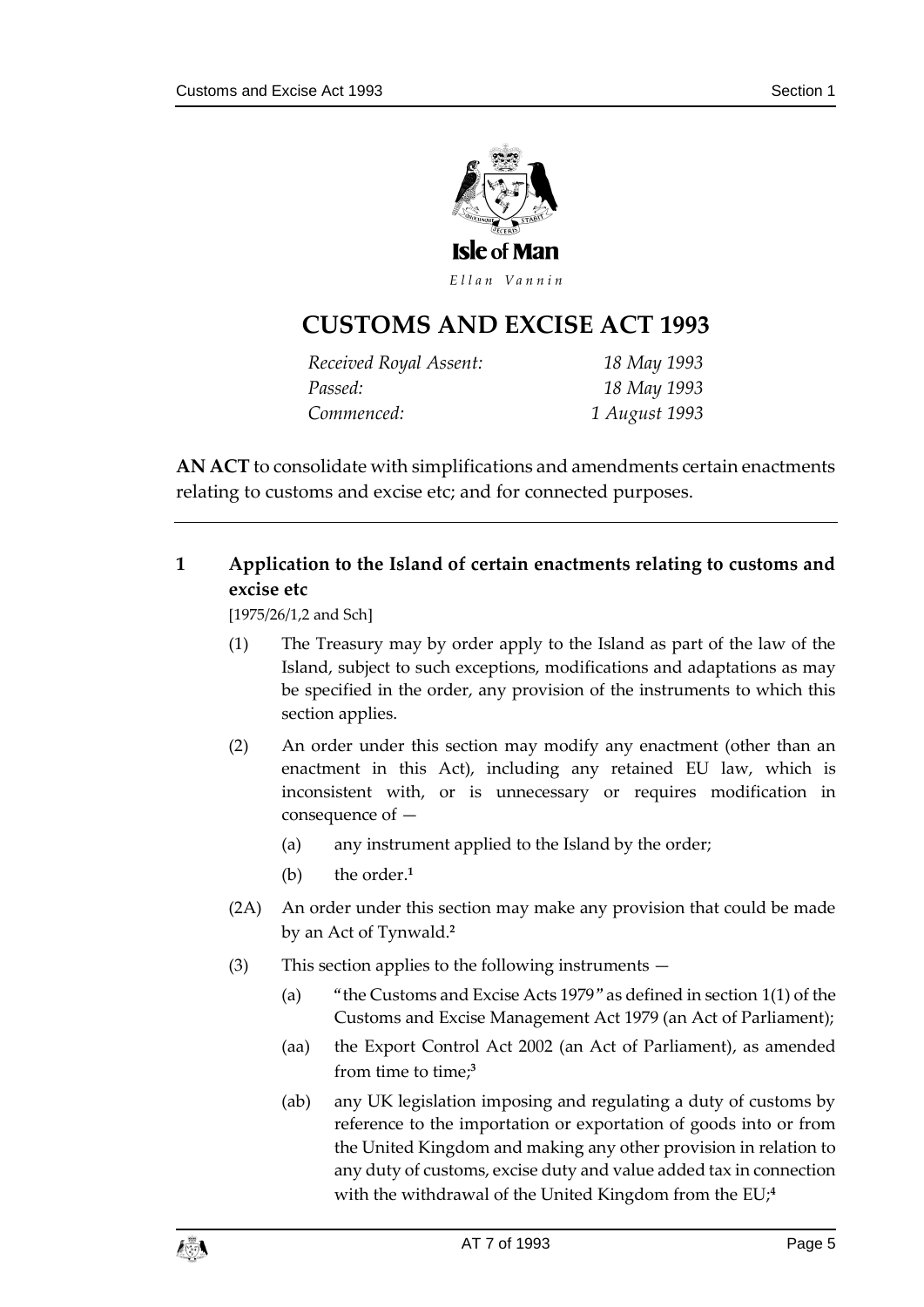- (ac) any UK legislation imposing taxes, levies or other charges that the Treasury is satisfied has direct or indirect benefit to the environment and which concerns the import or export of goods between the Isle of Man and the United Kingdom or any other jurisdiction;**<sup>5</sup>**
- (b) any enactment of Parliament replacing or modifying, directly or indirectly, any of the Acts specified in paragraph (a), (aa) or (ab); **6**
- (c) any enactment of Parliament relating to customs or excise;
- (d) any enactment of Parliament prohibiting, restricting, or relating to, the import or export of any thing into or from the United Kingdom;
- (da) any enactment of Parliament prohibiting, restricting, or relating to, the supply of services in the United Kingdom or elsewhere;**<sup>7</sup>**
- (db) any enactment of Parliament prohibiting, restricting, or relating to the buying, selling or placing on the market of goods in the United Kingdom or elsewhere;**<sup>8</sup>**
- (e) any enactment of Parliament controlling the means of conveyance of persons and things entering or leaving the United Kingdom;
- (f) any instrument of a legislative character (including, for the avoidance of doubt, any notice or public notice) made, issued, given or published, or having effect as if made, issued, given or published, under any of the enactments mentioned in paragraphs (a) to (e); or**<sup>9</sup>**
- (g) any EU instrument which has effect in the United Kingdom on and after IP completion day and concerns —
	- (i) taxes in the nature of excise duties;
	- (ii) value added tax; or
	- (iii) statistics relating to the trading of goods between Member States; or
	- (iv) the supply of services;**<sup>10</sup>**
	- (v) the buying, selling or placing on the market of goods;**<sup>11</sup> <sup>12</sup>**
- (h) any Act of Parliament or instrument of a legislative character made under an Act of Parliament which, in the United Kingdom, implements or gives effect to an EU instrument of a class mentioned in paragraph (g).**<sup>13</sup>**
- (3A) The Treasury may by order amend subsection (3) by  $-$ 
	- (a) adding to it (with or without qualification) any instrument; or
	- (b) deleting from it any instrument (including any instrument added to it by a previous order under this subsection).

Tynwald procedure – approval required.**<sup>14</sup>**

(4) [Repealed]**<sup>15</sup>**

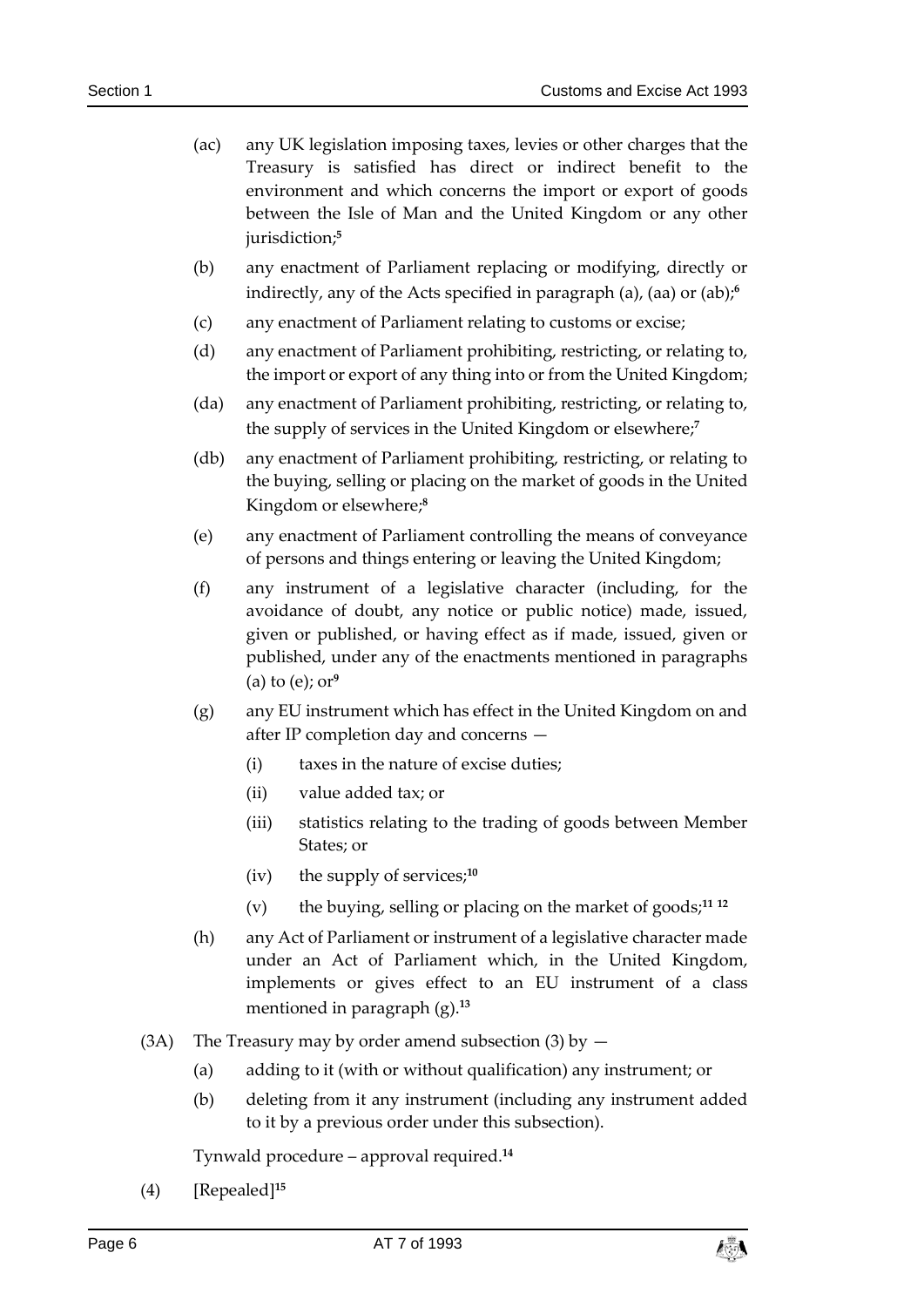(5) Any reference to an instrument in subsection  $(3)(g)$  is to be treated as a reference to that instrument as amended, extended or applied by any other instrument.**<sup>16</sup>**

#### <span id="page-6-0"></span>**2 Power of Treasury to make Orders as to Customs and Excise**

The Treasury may by Order —

- (a) impose, abolish or vary any duty of customs or excise;
- (b) impose or vary any restriction on
	- (i) the import or removal of goods into the Island;
	- (ii) the export or removal of goods from the Island;
	- (iii) the placing of goods on the market in the Island;**<sup>17</sup>**
- (c) modify any provision of an enactment concerning any such duty or restriction,

in such manner as may appear to it expedient for the purpose of making such duties and restrictions, and any provision relating thereto, in the Island correspond to those in force in the United Kingdom.

#### <span id="page-6-1"></span>**3 Public documents**

[1979/29/1]

- (1) An order under section 1 or 2 shall be laid before Tynwald as soon as is practicable after it is made (and in any case not later than the second sitting of Tynwald following the making of the order) and if at the sitting at which it is laid Tynwald fails to approve the order it shall cease to have effect.
- (2) An order under section 1 or 2 may be made retrospective and be deemed to have come into operation from such day or days as may be specified in the order, not being earlier than the date on which the corresponding provision had effect in the United Kingdom.
- (3) The power to make an order under section 1 or 2 may be exercised in such manner as the Treasury considers necessary or expedient to give full effect to the provisions of the Customs and Excise Agreement 1979 which was signed on behalf of the Governments of the Isle of Man and of the United Kingdom on 15 October 1979 (or any replacement of that agreement); and an order made for these purposes may in addition make provision ―
	- (a) for the disclosure by the Treasury of information to any person mentioned in the order;
	- (b) in relation to the recovery of any duty, fine or other sum payable by any person in consequence of the agreement;
	- (c) in relation to the creation of offences in connection with matters related to the agreement;
	- (d) about what constitutes evidence in relation to any proceedings brought by virtue of paragraph (b);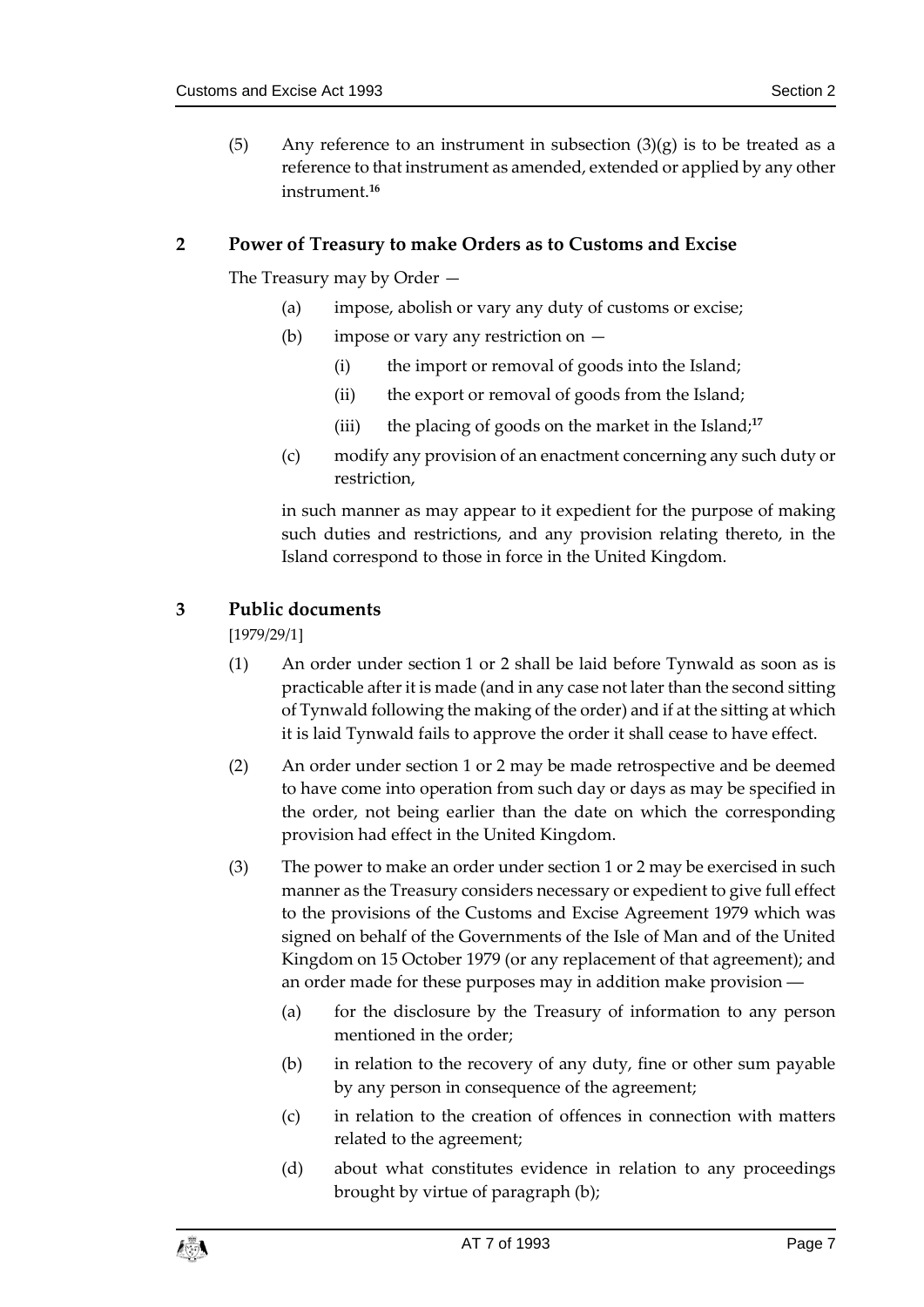- (e) in relation to the obtaining of statistical information for the purposes of the agreement;
- (f) about the laying of the report mentioned in section 2(5) of the Isle of Man Act 1979 (an Act of Parliament) before Tynwald;
- (g) in relation to any matter the Treasury thinks requisite for the operation of the arrangements put in place by the agreement.**<sup>18</sup>**
- (3A) An order under section 1 may provide that a reference in it to an instrument referred to in section 1(3) or to a provision of such an instrument is to be construed as a reference to the instrument or provision as amended from time to time.**<sup>19</sup>**
- (4) An order under section 1 shall have annexed to it a text of any instrument applied by the order, incorporating the exceptions, adaptations and modifications specified in the order.**<sup>20</sup>**
- (4A) If subsection (3A) applies, the text to be annexed under subsection (4) is the text of the instrument at the time the order is made.**<sup>21</sup>**
- (4B) However, the Treasury
	- (a) may update the text to reflect any amendment made to the instrument after the making of the order; and
	- (b) must update the text if a person requests an updated text of the instrument applied by the order.**<sup>22</sup>**
- (5) The Treasury shall cause a copy of the text prepared under subsection (4) to be supplied to any person requesting the same on payment of such fee as may be prescribed under Part 5, Division 4 (general fee power) of the *Interpretation Act 2015*. **23**

#### <span id="page-7-0"></span>**3A Interpretation**

In this  $Act -$ 

- "**buying**", in relation to goods, includes hiring, borrowing, accepting as a gift or otherwise acquiring them (whether in the United Kingdom or elsewhere), and "**selling**" shall be construed accordingly;
- "**supply of services**" includes all forms of supply and all forms of services (whether supplied for a consideration or not), and, but without prejudice to the generality of the foregoing, includes —
	- (a) the production, delivery, transfer or communication of (by tangible or intangible means) —
		- (i) any information capable of use for any purpose mentioned in sub-paragraph (i) or (ii) of paragraph (b); or
		- (ii) any computer software;
	- (b) the provision of technical assistance of any description in connection with —

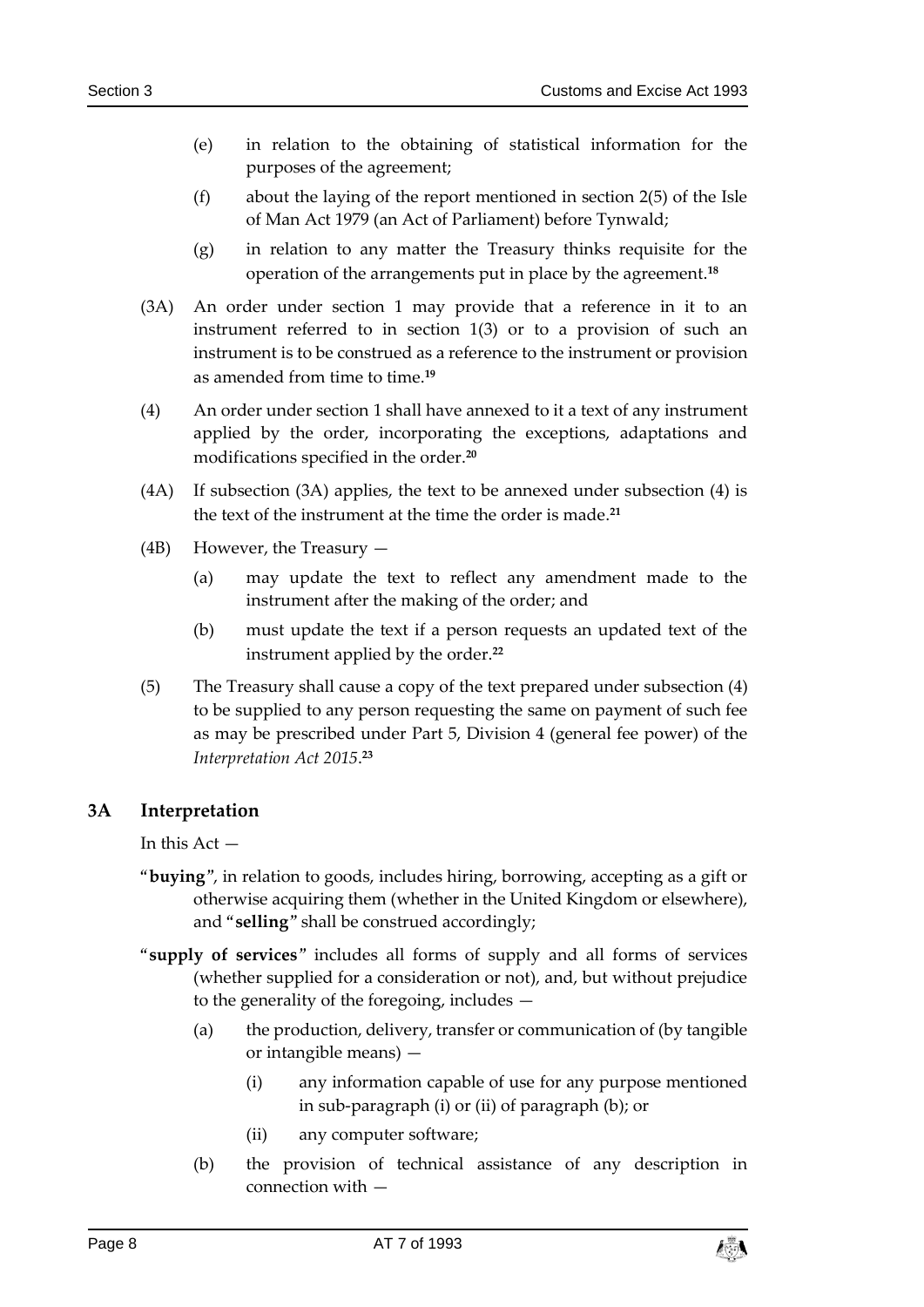- (i) the development, production or use of any goods, information or computer software; or
- (ii) the development of the means of carrying out, or the carrying out, of any industrial or commercial activity whatsoever;
- (c) anything done in connection with the foregoing.**<sup>24</sup>**

#### <span id="page-8-0"></span>**4 Amendments, repeals and savings**

- (1) The enactments specified in Schedule 1 are amended in accordance with that Schedule.
- (2) The enactments specified in Schedule 2 are repealed to the extent specified in that Schedule.
- (3) Any resolution of Tynwald passed under section 1 of the *Customs and Excise (Isle of Man) Act 1958* which is in force immediately before this Act comes into operation shall have effect as if it was an order made under section 2 of this Act.
- (4) Any order made by the Governor in Council under the *Customs and Excise (Transfer of Functions) Act 1979* which is in force immediately before this Act comes into operation shall have effect as if it was an order made by the Treasury under section 1 or, as the case requires, 2 of this Act.
- (5) Subsections (3) and (4) are without prejudice to the operation of the *Interpretation Act 2015* in relation to this Act.**<sup>25</sup>**
- (6) Section 1 is without prejudice to the generality of section 2A of the *European Communities (Isle of Man) Act 1973*.

#### <span id="page-8-1"></span>**5 Short title, construction and commencement**

- (1) This Act may be cited as the Customs and Excise Act 1993 and the Customs and Excise Acts 1986 and this Act may together be cited as the Customs and Excise Acts 1986 to 1993.
- (2) This Act shall be construed as one with the Customs and Excise Acts 1986.
- (3) This Act shall come into operation on such day as the Treasury may by order appoint and different days may be appointed for different provisions or purposes.**<sup>26</sup>**
- (4) An order under subsection (3) may contain such saving and transitional provisions as the Treasury considers appropriate.

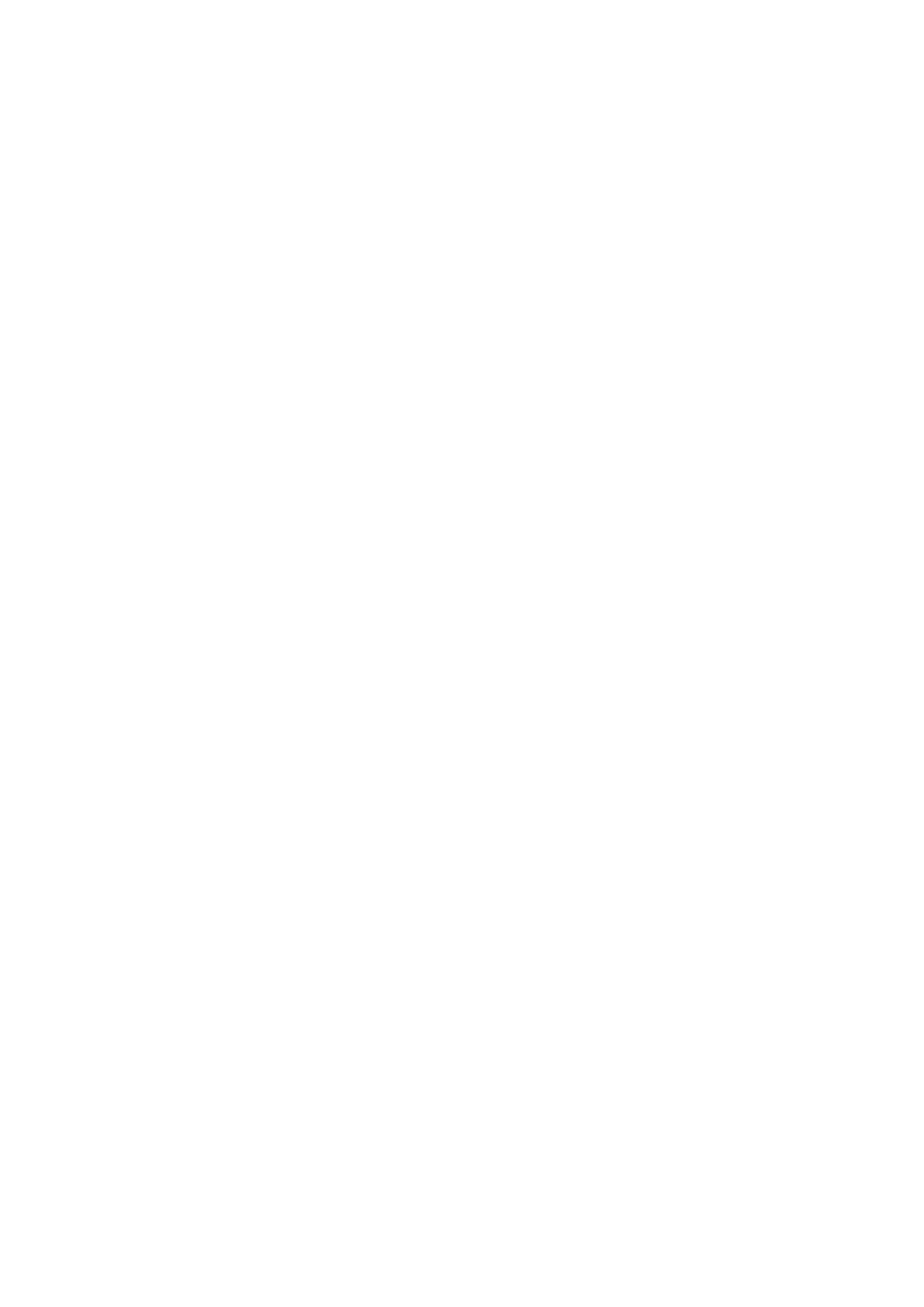**Schedule 1**

#### **AMENDMENT OF ENACTMENTS**

Section 4(1)

<span id="page-10-3"></span><span id="page-10-2"></span><span id="page-10-1"></span><span id="page-10-0"></span>[Sch 1 amends the following Acts — Pool Betting (Isle of Man) Act 1961 q.v. European Communities (Isle of Man) Act 1973 q.v.]

**Schedule 2**

**REPEALS**

Section 4(2)

#### **PART I – ACTS OF TYNWALD REPEALED**

Part I repeals the following Acts wholly —

Customs and Excise (Isle of Man) Act 1958

Customs and Excise (Isle of Man) Act 1966

Customs and Excise Acts (Application) Act 1975

Customs and Excise Acts (Application) (Amendment) Act 1979

Customs and Excise (Transfer of Functions) Act 1979

Customs and Excise (Application) (Amendment) Act 1992

and the following Acts in part —

Statute Law Revision Act 1983

Treasury Act 1985.

#### **PART II – PUBLIC DOCUMENTS REPEALED**

Part II repeals the following Orders wholly — Customs (Isle of Man) Acts (Extension and Modification) Order 1976 (GC2/76) Customs and Excise Legislation (Application) (No.2) Order 1976 (GC71/76.